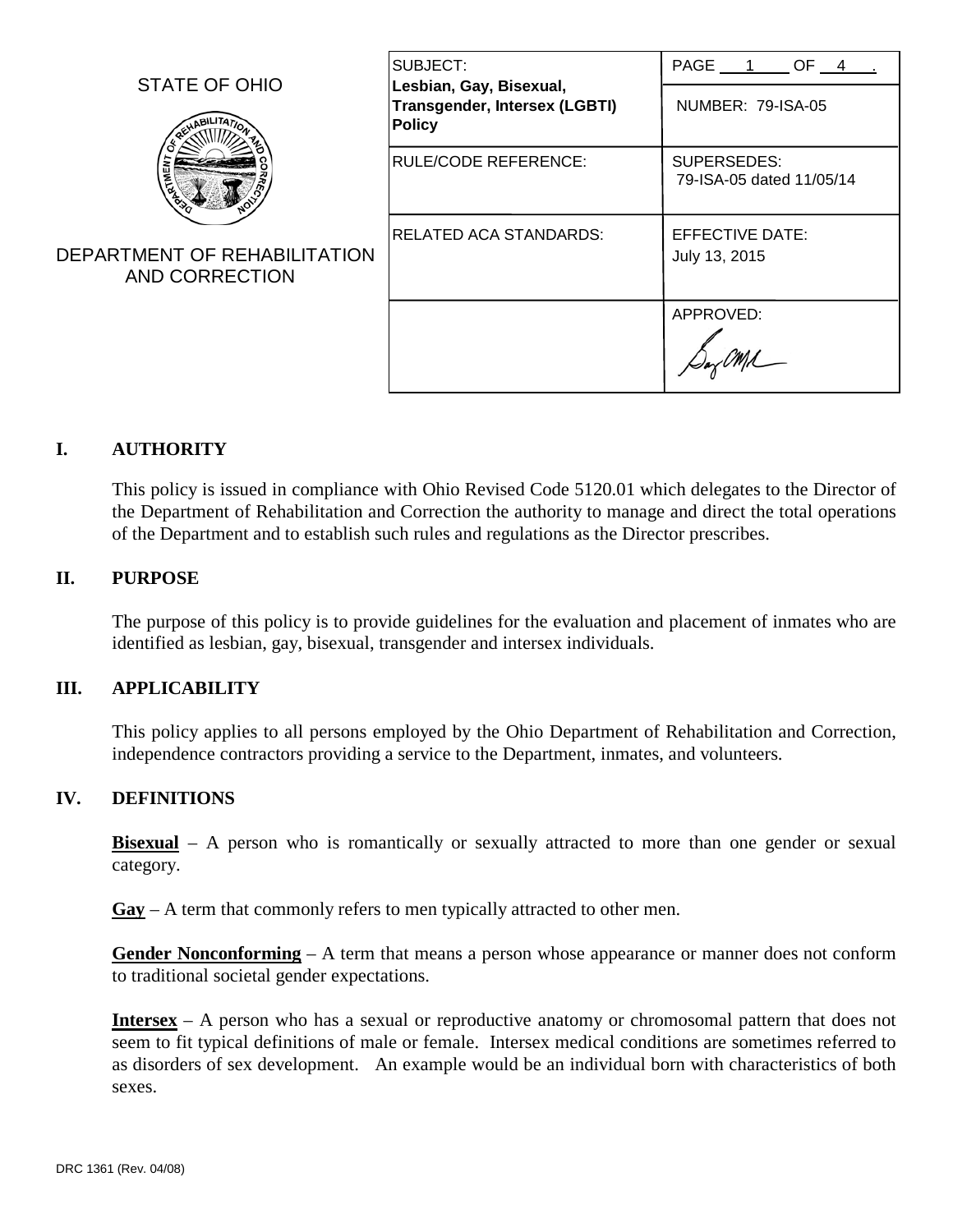**LGBTI** – An acronym for a group of sexual minorities including lesbian, gay, bisexual, transgender, and intersex individuals.

**Lesbian** – Commonly refers to women typically attracted to other women.

**PREA Accommodation Strategy Team (PAST) –** A team, consisting of the Institution Operational Compliance Manager, Unit Management Chief, medical and mental health staff, and other staff as necessary, established to complete a PREA Accommodation Strategy in accordance with Department Policy 79-ISA-04, PREA Risk Assessments and Accommodation Strategies, for all transgender and intersex inmates. The team shall be chaired by the Operational Compliance Manager.

**Transgender** – A term that means a person whose gender identity (i.e., internal sense of feeling male or female) is different from the person's assigned sex at birth. For example, a transgender woman (an individual who is anatomically male but self-identifies as female) may have breasts or more feminine features due to hormone therapy or plastic surgery.

## **V. POLICY**

It is the policy of the Ohio Department of Rehabilitation and Correction to be sensitive to the unique issues of individuals identified as LGBTI and to evaluate and place those individuals in a manner that is safe and consistent with the agency's mission, values, and security guidelines.

## **VI. PROCEDURES**

### **A. Staff Training and Awareness**

- 1. All new employees shall receive familiarity training related to the LGBTI population during New Employee Orientation (NEO) training at the Corrections Training Academy as mandated in Department Policy 39-TRN-10, Employee Orientation.
- 2. Each institution shall include LGBTI population awareness training during the sexual misconduct training held annually during staff in-service as mandated in Department Policy 39-TRN-02, In-Service Training.
- 3. All volunteers and contractors who have contact with inmates shall also be familiar with their responsibilities regarding the LGBTI population in accordance with Department Policies 39-TRN-12, Contractor Orientation, and 71-SOC-01, Recruitment, Training and Supervision of Volunteers.

### **B. Respect and Confidentiality Responsibilities**

- 1. Staff members are expected to treat all inmates with respect; however, as with all inmates staff shall be mindful ensuring the use of respectful words and avoidance of demeaning language including common slurs.
- 2. Although acknowledging an inmate's sexual orientation or gender identity must be known for purposes of making placement and other decisions, staff must recognize the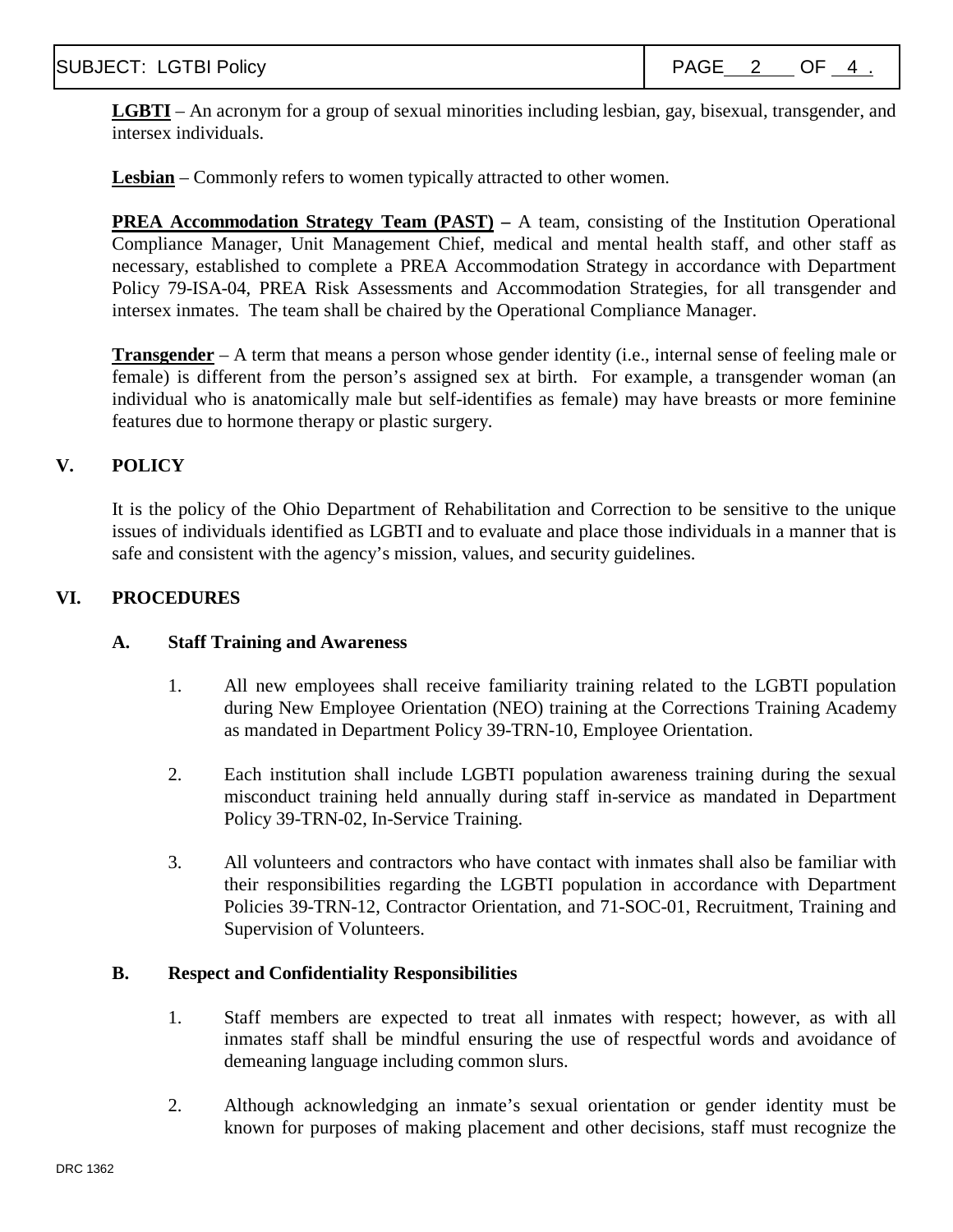sensitive nature of the topic and possible repercussion for the inmates should the information become general knowledge among staff and the inmate populations.

3. Staff shall only share information regarding an inmate's sexual orientation or gender identity for purposes of risk assessment, classification and housing placement, medical and mental health care, programming placement, and any other reason that could affect the safety and security of the inmate.

### **C. Screening and Initial Placement**

- 1. All inmates shall be screened for the risk of being sexually abused by other inmates or sexually abusive toward other inmates in accordance with Department Policy 79-ISA-04, PREA Risk Assessments and Accommodation Strategies.
- 2. In addition to the criteria in Department Policies 53-CLS-01, Inmate Security Classifications Levels 1 through 4; 53-CLS-04, Level 5 Classification; and 52-RCP-07, Reception Center Housing Assignments staff shall consider on a case-by-case basis whether the housing assignment for a transgender or intersex inmate would ensure the inmate's health and safety and whether the placement would present management or security problems. The transgender or intersex inmate's own views shall be given serious consideration during the classification process and shall be documented. The PREA Accommodation Strategy Team (PAST), consisting of the Operational Compliance Manager, Unit Management Chief, medical and mental health staff, and other staff as necessary shall complete a PREA Accommodation Strategy in accordance with Department Policy 79-ISA-04, PREA Risk Assessments and Accommodation Strategies, for all transgender and intersex inmates. The team shall be chaired by the Operational Compliance Manager.
- 3. LGBTI inmates shall not be placed in dedicated facilities, units, or wings solely on the basis of such identification unless placement in a dedicated facility, unit, or wing has been established in connection with a consent decree, legal settlement, or legal judgment for the purpose of protecting such inmates.

#### **D. Programming**

In addition to the criteria in Department Policy 02-REN-01, Prison Reentry Assessment and Planning, staff completing the PREA Accommodation Strategy shall consider whether placement in certain programs would present management or security problems.

#### **E. Reassessment (Special Screening)**

It is the responsibility of the PREA Accommodation Strategy Team, to reassess (special screening) all transgender and intersex inmates housed at their facility at least every six months regarding their placement and programming assignments using the PREA Assessment Strategy. Specific attention shall be given to any threats to safety experienced by the inmate. This reassessment shall be documented in the PREA Risk Assessment System using the procedures set forth in Department Policy 79-ISA-04, PREA Risk Assessments and Accommodation Strategies**.**